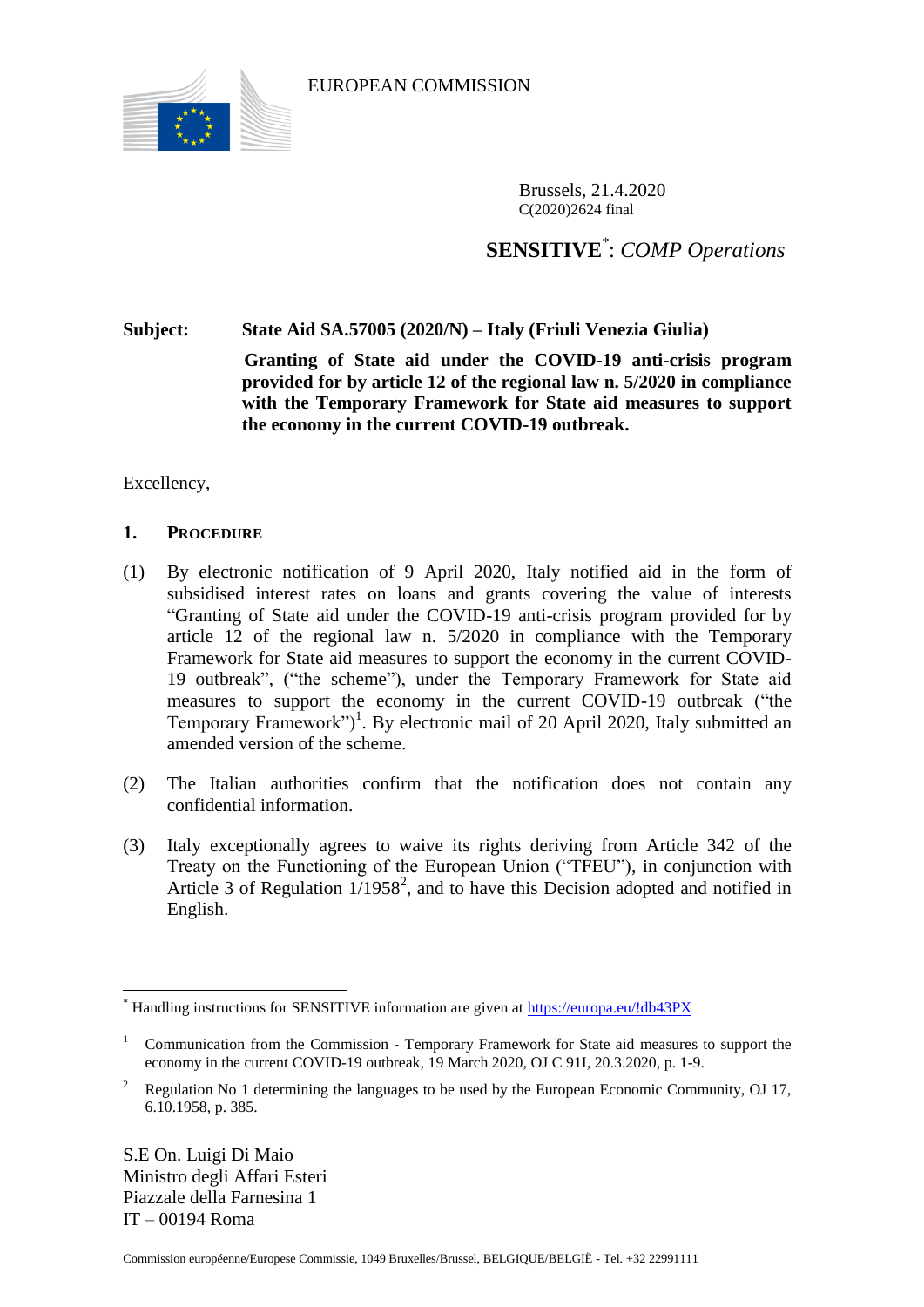### **2. DESCRIPTION OF THE SCHEME**

- (4) Italy considers that the COVID-19 outbreak has started to affect the real economy. The scheme aims to ensure that sufficient liquidity remains available to the undertakings, to counter the damage inflicted upon undertakings impacted by the outbreak and to preserve the continuity of economic activity during and after the outbreak.
- (5) The scheme is expressly based on Article 107(3)(b) TFEU, as interpreted by Section 2 of the Temporary Framework.

## **2.1. The nature and form of aid**

<span id="page-1-2"></span>(6) The scheme provides aid in the form of subsidised interest rates on loans and grants covering the value of the reduced interest on those loans.

### **2.2. National legal basis**

- <span id="page-1-1"></span>(7) The legal basis for the scheme consists of:
	- a) the regional law n. 5/2020, article 12;
	- b) a draft text of the regional Council deliberation and its annex 1 "Conditions for the granting of State aid under the COVID-19 anti-crisis program provided for by article 12 of of the regional law n. 5/2020 in compliance with the Temporary Framework" ("*Condizioni per la concessione degli aiuti di Stato previsti dal programma Anticrisi covid-19 di cui all'articolo 12 della legge regionale 5/2020 nel rispetto della Comunicazione 2020/C 91 I/01 della Commissione europea del 19 marzo 2020"*).

### **2.3. Administration of the scheme**

<span id="page-1-0"></span>(8) The Friuli Venezia Giulia Region is responsible for administering the scheme.

#### **2.4. Budget and duration of the scheme**

- <span id="page-1-3"></span>(9) The Italian authorities confirm that no more than EUR 50 million in aid will be granted under the scheme.
- <span id="page-1-5"></span>(10) Aid may be granted under the scheme as from its approval until 31 December 2020.

#### **2.5. Beneficiaries**

- (11) The final beneficiaries of the scheme, the number of which is estimated between 500 and 1000, are undertakings of all size which have an operating unit on the territory of the Friuli Venezia Giulia region.
- <span id="page-1-4"></span>(12) Aid may be granted under the scheme only to undertakings that were not already in difficulty within the meaning of the Agricultural Block Exemption Regulation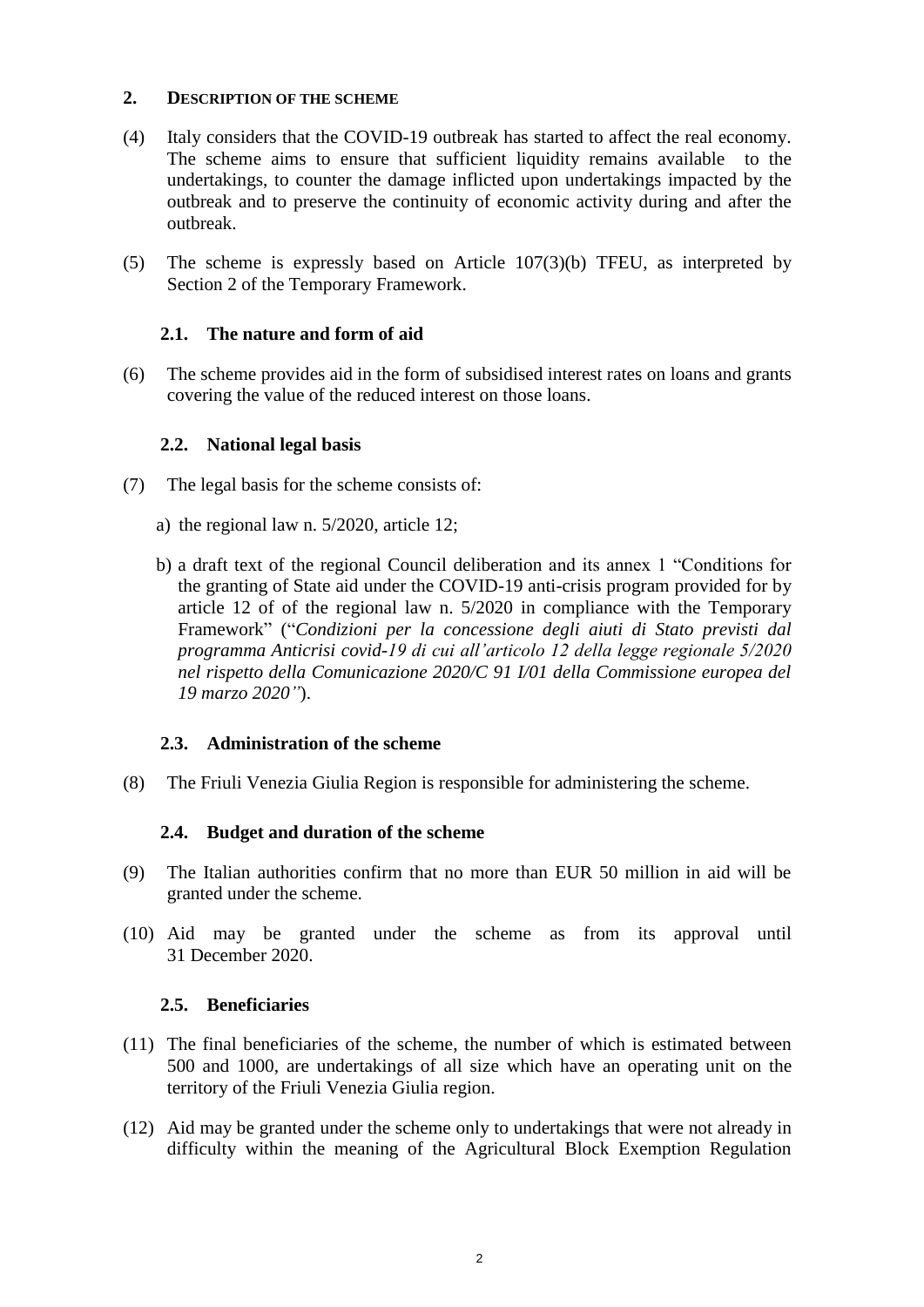("ABER")<sup>3</sup> and the Fishery Block Exemption Regulation ("FIBER")<sup>4</sup> on 31 December 2019.

(13) Aid in the form of subsidised interest rates for loans is granted under the scheme through credit institutions as financial intermediaries*.*

#### **2.6. Sectoral and regional scope of the scheme**

<span id="page-2-0"></span>(14) The scheme is limited to the following sectors: primary production of agricultural products, processing of agricultural products into agricultural products and nonagricultural products, marketing of agricultural products, forestry, fishery and aquaculture. It applies only to the territory of the Friuli Venezia Giulia region.

#### **2.7. Basic elements of the scheme**

- (15) Due to the outbreak of COVID-19 a large number of undertakings has not been operating since the beginning of March 2020 and is experiencing severe difficulties caused by the disruptions of the economic activity.
- (16) The scheme is designed to remedy the severe lack of liquidity suffered by the undertakings of the earmarked sectors that puts at risk the continuation of their activity.
- <span id="page-2-1"></span>(17) The scheme provides aid to the eligible beneficiaries in the form of (a) subsidised interest rates for loans under Section 3.3 of the Temporary Framework, (b) interest free loans under Section 3.1 of the Temporary Framework, and (c) direct grants under Section 3.1 of the Temporary Framework. The three elements of this scheme are described below.

## *2.7.1. Subsidised interest rates for loans under Section 3.3 of the Temporary Framework*

- (18) The aid in the form of subsidised interest rates for loans is granted by the regional revolving Fund for interventions in the agricultural sector, established with law n. 80/1982 (the "Fund"). The loans are taken out with credit institutions that have stipulated an agreement with the Fund. The loans are repaid in six-monthly instalments with a fixed maturity on 1 July and 1 January.
- <span id="page-2-2"></span>(19) The following conditions and features shall apply:
	- a) the loans shall relate to investment and working capital needs;
	- b) the amount of a loan per undertaking does not exceed the liquidity needs for investment and working capital from the moment of granting for the coming 18 months for small and medium sized enterprises ("SME")<sup>5</sup> and for the

 $\overline{a}$ <sup>3</sup> As defined in Article 2(14) of the Commission Regulation (EU) No 702/2014 of 25 June 2014 declaring certain categories of aid in the agricultural and forestry sectors and in rural areas compatible with the internal market in application of Articles 107 and 108 of the Treaty, OJ L 193 of 1.7.2014, p.1.

<sup>&</sup>lt;sup>4</sup> As defined in Article 3(5) of the Commission Regulation (EU) No 1388/2014 of 16 December 2014 declaring certain categories of aid to undertakings active in the production, processing and marketing of fishery and aquaculture products compatible with the internal market in application of Articles 107 and 108 of the Treaty, OJ L 369 of 24 December 2014, p. 37.

<sup>5</sup> As defined in Annex I of the Commission Regulation (EU) No 702/2014 and of the Commission Regulation (EU) No 1388/2014.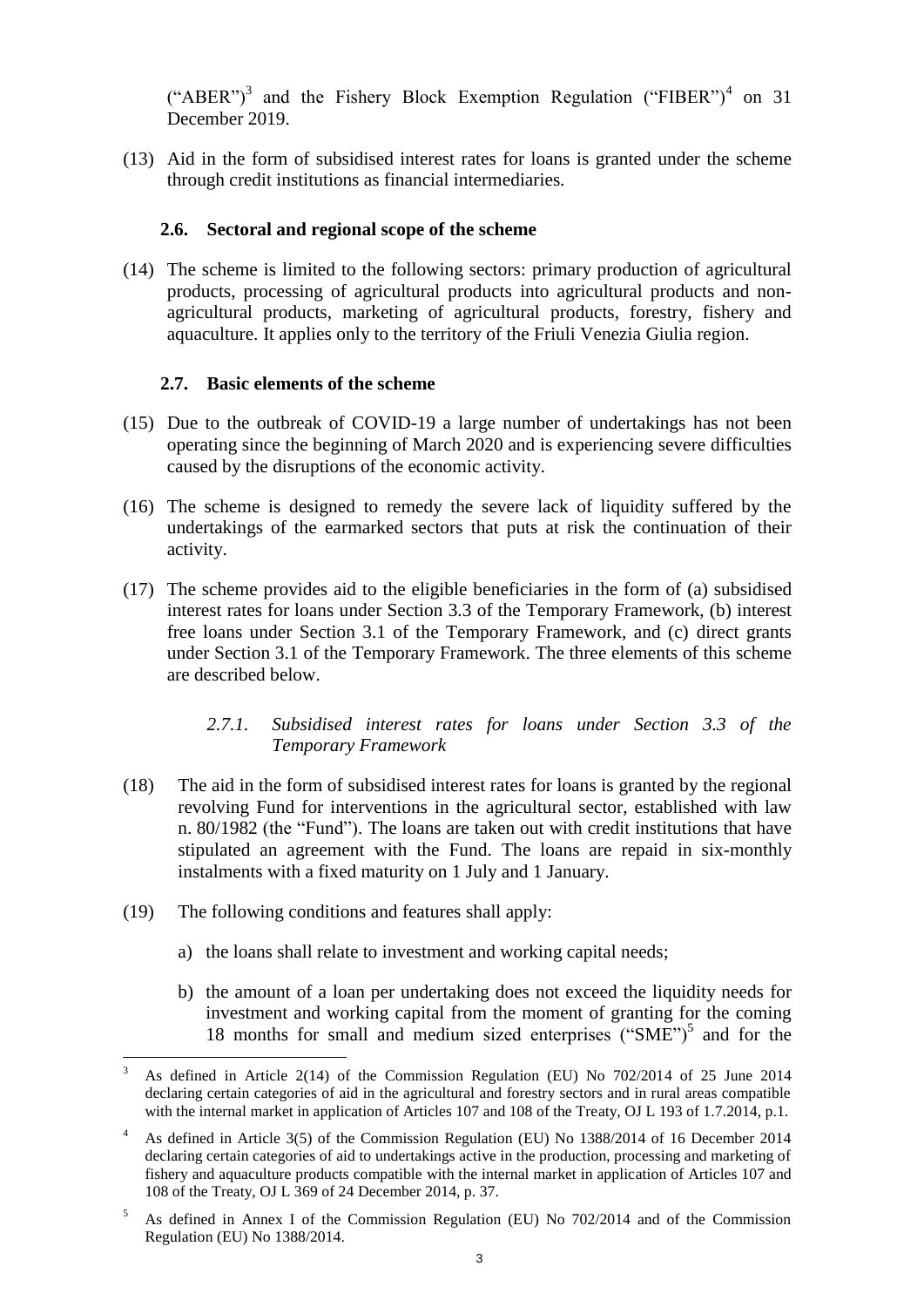coming 12 months for large enterprises, based on self-certification by and with appropriate justification from the beneficiary. The submissions by the beneficiaries regarding the amount of the liquidity needs will be verified during the application procedure. The Italian authorities explained that the reason for using this calculation method lies in the fact that the large majority of undertakings of the sectors concerned, being individual or family-run undertakings, does not have wage bills, apply a simplified accounting and are not required to prepare financial statements;

- c) the loan contracts between the beneficiaries and the credit institutions are signed by 31 December 2020 at the latest and are limited to a maximum of eight years;
- d) The loans may be granted at reduced interest rates which are at least equal to the base rate  $(1 \text{ year IBOR or equivalent as published by the Commission}^6)$ applicable on 1 January 2020 plus a flat credit risk margin to be used for the entire duration of the loan, as set-out in the table below:

|                         | Duration of the loans in years |                                        |                                                                                                     |
|-------------------------|--------------------------------|----------------------------------------|-----------------------------------------------------------------------------------------------------|
| Type<br>of<br>recipient | margin for loans<br>$<3$ years | margin for loans<br>$\geq$ 3 < 6 years | Flat credit risk   Flat credit risk   Flat credit risk<br>margin for loans<br>$\geq 6 \leq 8$ years |
| <b>SMEs</b>             | 50bps                          | 100bps                                 | 250bps                                                                                              |
| Large<br>enterprises    | 100bps                         | 190bps                                 | 350bps                                                                                              |

- <span id="page-3-0"></span>(20) The loan is channelled through credit institutions: the loan principal is made available either entirely by the Fund or partly by the Fund and partly by the credit institutions. The credit risk is in both cases entirely borne by the credit institutions which perform the assessment of the credit risk of the applicants. The beneficiaries reimburse the loan in instalments to the credit institutions which transfer then the loan principal plus the interest to the Fund. The Fund ensures that the advantage is passed on to the final beneficiaries by:
	- a) requiring the credit institutions that are channelling the loans to adhere to an agreement by which the Fund establishes the compulsory conditions for the loans that are best for the beneficiary undertakings;
	- b) recognizing to the credit institutions only the administrative cost of the management and evaluation of the application requests within the annual limit of 0,5% on the residual debt of the regional loan, which is according to the Italian authorities much lower than the market price;
	- c) examining the analysis report on the application request, with a view to verifying access conditions and assessing the amount to the loan to be granted;

 $\overline{6}$ <sup>6</sup> Base rates calculated in accordance with the Communication from the Commission on the revision of the method for setting the reference and discount rates (OJ C 14, 19.01.2008, p.6.) and published on the website of DG Competition at https://ec.europa.eu/competition/state\_aid/legislation/reference\_rates.html.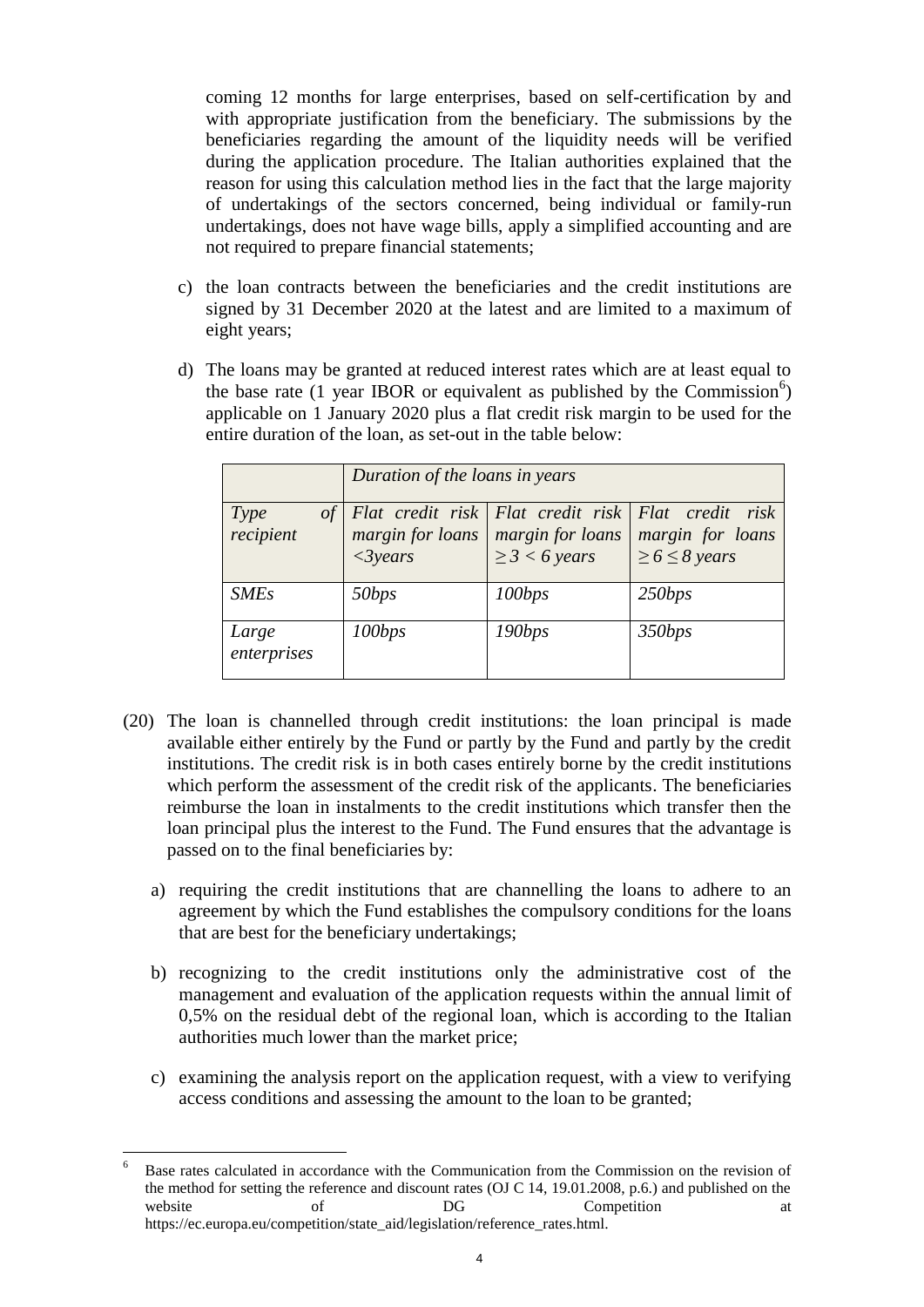d) transferring the resources for the granting of the loan and verifying that the advantage is passed on, to the largest extent possible, to the final beneficiaries that are informed of the advantage when the loan is granted.

# *2.7.2. Interest free loans under Section 3.1 of the Temporary Framework*

- (21) The aid in the form of subsidised interest rates for loans is granted through the Fund, with the intermediation of the credit institutions.
- <span id="page-4-2"></span>(22) The loan contracts are signed no later than 31 December 2020 and the loan amount is limited to the following ceilings:
	- a) EUR 100 000 per undertaking active in the primary agricultural sector;
	- b) EUR 120 000 per undertaking active in the fishery and aquaculture sector;
	- c) EUR 800 000 per undertaking active in the forestry sector or in the processing and marketing of agricultural products.
- <span id="page-4-0"></span>(23) Aid to undertakings active in the processing and marketing of agricultural products will not be partly or entirely passed on to primary producers nor will it be fixed on the basis of the price or quantity of products purchased from primary producers or put on the market by those undertakings.
- <span id="page-4-4"></span>(24) Aid to undertakings active in the primary production of agricultural products will not be fixed on the basis of the price or quantity of products put on the market.
- <span id="page-4-5"></span>(25) Aid to undertakings active in the fishery and aquaculture sectors will not concern any of the categories of aid referred to in Article 1, paragraph (1) (a) to (k), of Commission Regulation (EU) No 717/2014<sup>7</sup> .
- <span id="page-4-1"></span>(26) The Fund ensures by means of separate accounts, in respect of beneficiaries who are active in several of the sectors concerned, that for each activity the relevant ceiling is respected and that the highest possible amount is not exceeded in total. Therefore, an undertaking active both in primary agricultural production and in processing/marketing of agricultural products or forestry will not receive more than EUR 800 000 in total and the part of the undertaking active in primary agricultural production no more than EUR 100 000 thereof. An undertaking active in primary agricultural production and in fishery/aquaculture will not receive more than EUR 120 000 in total and the part of the undertaking active in primary agricultural production no more than EUR 100 000 thereof. Finally, as the case may be, an undertaking active both in fishery/aquaculture and in the processing/marketing of agricultural products or forestry will not receive more than EUR 800 000 in total and the part of the undertaking active in fishery/aquaculture no more than EUR 120 000 thereof.

# *2.7.3. Grants under Section 3.1 of the Temporary Framework*

<span id="page-4-3"></span>(27) The Region provides the undertakings that benefit from an interest rate subsidy on loans, as described in Section 2.7.1 above, with a grant equal to the present value of

 $\overline{a}$ <sup>7</sup> Commission Regulation (EU) No 717/2014 of 27 June 2014 on the application of Articles 107 and 108 of the Treaty on the Functioning of the European Union to de minimis aid in the fishery and aquaculture sector (OJ L 90, 28.6.2014, p. 45).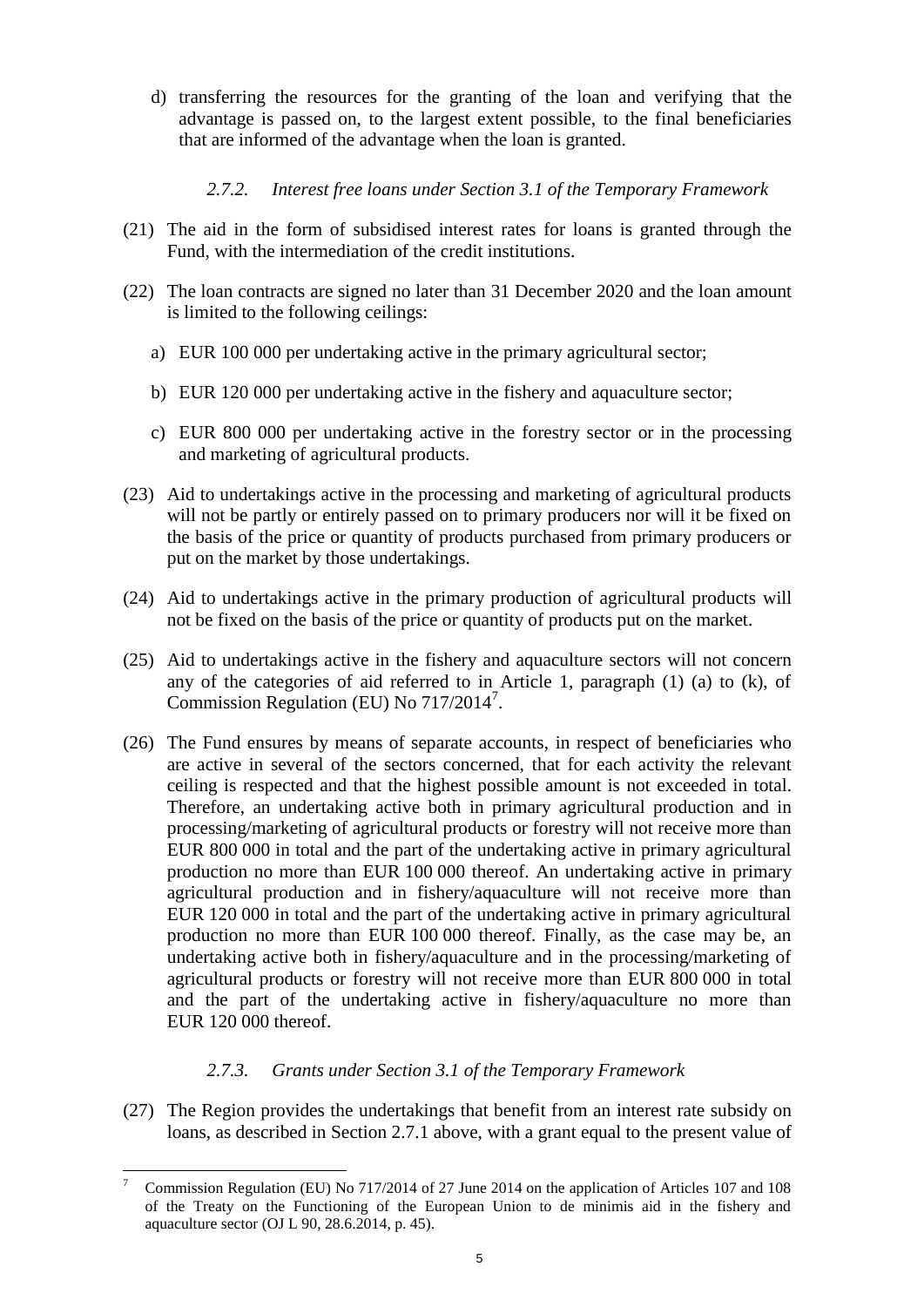the interests due. In any case the amount of the grant cannot exceed the following ceilings:

- a) EUR 100 000 per undertaking active in the primary production of agricultural products;
- b) EUR 120 000 per undertaking active in the fishery and aquaculture sector;
- c) EUR 800 000 per undertaking active in the forestry sector or in the processing and marketing of agricultural product.
- (28) The present value of the interests are calculated on a yearly basis on the amount of the residual debt of the loan, discounted to the date the loan is granted, using the discount rate calculated in accordance with the 2008 Communication from the Commission on the revision of the method for setting the reference and discount rates.
- (29) The same conditions as those described in recitals [\(23\)](#page-4-0) to [\(26\)](#page-4-1) apply.

## **2.8. Cumulation**

- <span id="page-5-1"></span>(30) The aid ceilings and cumulation maxima fixed under the scheme shall apply regardless of whether the support for the aided project is financed entirely from State resources or partly financed by the Union.
- (31) The Italian authorities confirmed that aid granted under section 3.2 of the Temporary Framework will not be cumulated with other aid granted for the same underlying loan principal under section 3.3 of the Temporary Framework, and vice versa.
- (32) The aid granted under Section 3.1 of the Temporary Framework (described in Points 2.7.2 and 2.7.3 above) may be cumulated with aid granted under Section 3.3.
- (33) Aid under this scheme may be cumulated with other compatible aid and *de minimis* aid, provided the cumulation rules under the different *de minimis* Regulations are respected, or with other forms of Union financing provided that the maximum aid intensities indicated in the relevant Guidelines or Regulations are respected.
- <span id="page-5-2"></span>(34) In case aid under this scheme is cumulated with other aid granted under this scheme or under another scheme authorised under the Temporary Framework, by the same competent granting authority or by another one, the maximum aid amounts per beneficiary established in the Temporary Framework and/or the maximum ceilings on loans per beneficiary specified in paragraph 27(d) of the Temporary Framework will be respected for each undertaking.

### **2.9. Monitoring and reporting**

<span id="page-5-0"></span>(35) The Italian authorities confirm that they will respect the monitoring and reporting obligations laid down in Section 4 of the Temporary Framework (e.g., by 31 December 2020, a list of measures put in place on the basis of schemes approved under the Temporary Framework must be provided to the Commission; detailed records regarding the granting of aid must be maintained for 10 years upon granting of the aid).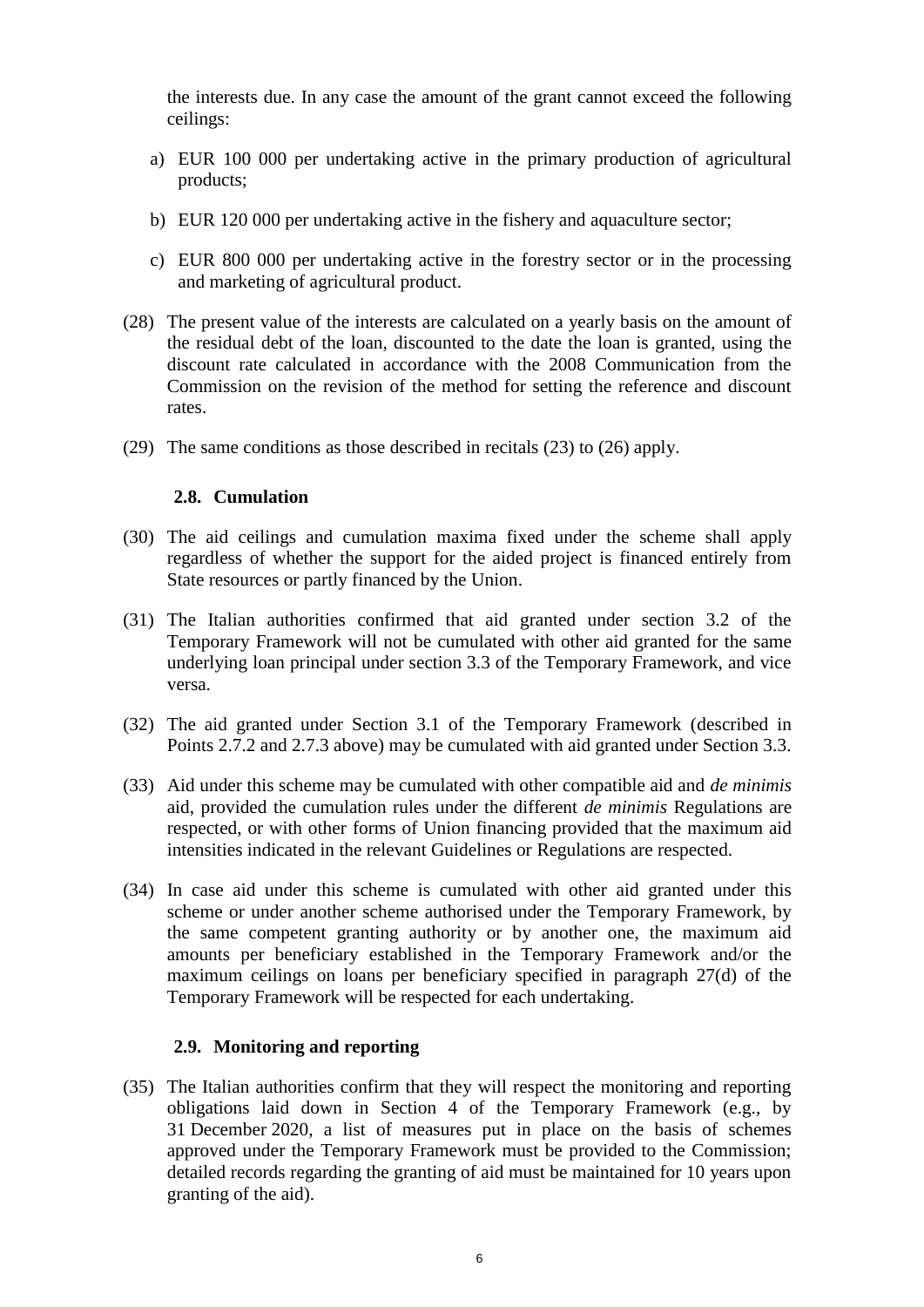### **3. ASSESSMENT**

# **3.1. Legality of the aid scheme**

(36) By notifying the scheme before putting it into effect, the Italian authorities have respected their obligations under Article 108(3) TFEU.

## **3.2. Existence of State aid**

- (37) For a measure to be categorised as aid within the meaning of Article 107(1) TFEU, all the conditions set out in that provision must be fulfilled. First, the scheme must be imputable to the State and financed through State resources. Second, it must confer an advantage on its recipients. Third, that advantage must be selective in nature. Fourth, the scheme must distort or threaten to distort competition and affect trade between Member States.
- (38) The scheme is imputable to the State, since it is administered by the Friuli Venezia Giulia Region (recital [\(8\)\)](#page-1-0) and it is based on the acts mentioned in recital [\(7\)\)](#page-1-1). It is financed through State resources, since it is financed by public funds.
- (39) The scheme confers an advantage on its beneficiaries in the form of subsidised interest rates and direct grants (recital [\(6\).](#page-1-2) The scheme thus relieves those beneficiaries of costs which they would have had to bear under normal market conditions.
- (40) The advantage granted by the scheme is selective, since it is awarded only to certain undertakings, in particular undertakings active in primary production of agricultural products, processing and marketing of agricultural products, forestry, fishery and aquaculture operating in the Friuli Venezia Giulia region (recital [\(14\)\)](#page-2-0).
- (41) The scheme is liable to distort competition, since it strengthens the competitive position of its beneficiaries. It also affects trade between Member States, since those beneficiaries are active in sectors in which intra-Union trade exists.
- (42) In view of the above, the Commission concludes that the scheme constitutes aid within the meaning of Article 107(1) TFEU. The Italian authorities do not contest that conclusion.

# **3.3. Compatibility**

- (43) Since the scheme involves aid within the meaning of Article 107(1) TFEU, it is necessary to consider whether that scheme is compatible with the internal market.
- (44) Pursuant to Article 107(3)(b) TFEU the Commission may declare compatible with the internal market aid "*to remedy a serious disturbance in the economy of a Member State*".
- (45) By adopting the Temporary Framework on 19 March 2020, the Commission acknowledged (Section 2) that "*the COVID-19 outbreak affects all Member States and that the containment measures taken by Member States impact undertakings*". The Commission concluded that "*State aid is justified and can be declared compatible with the internal market on the basis of Article 107(3)(b) TFEU, for a limited period, to remedy the liquidity shortage faced by undertakings and ensure that the disruptions caused by the COVID-19 outbreak do not undermine their viability, especially of SMEs*".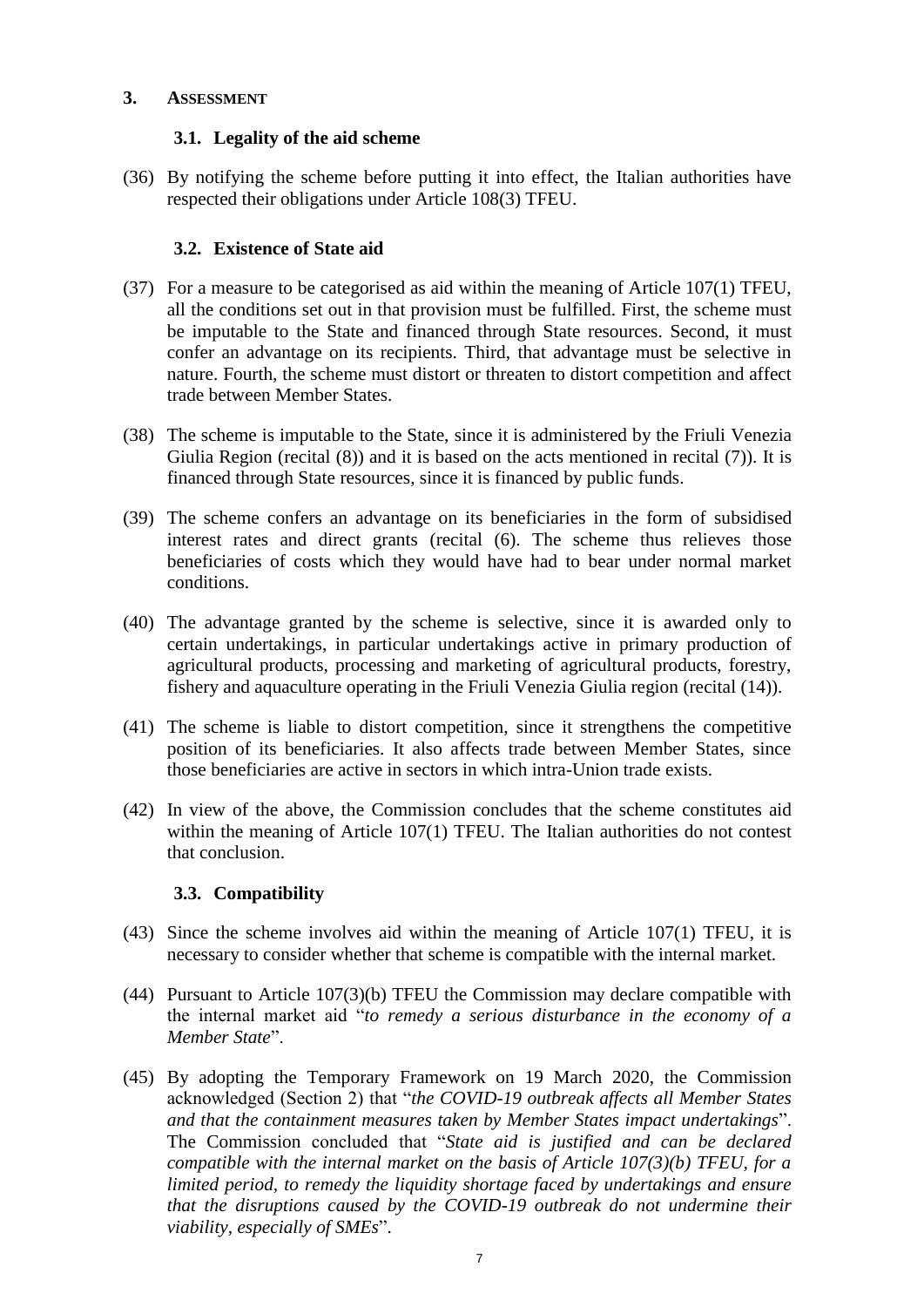- (46) The scheme aims at facilitating the access of firms to external finance at a time when the normal functioning of credit markets is severely disturbed by the COVID-19 outbreak and that outbreak is affecting the wider economy and leading to severe disturbances of the real economy of Member States.
- (47) The scheme is one of a series of measures conceived at national level by the Italian authorities to remedy a serious disturbance in their economy. The importance of the scheme to provide liquidity is widely accepted by economic commentators and the scheme is of a scale which can be reasonably anticipated to produce effects across the concerned sectors on the regional territory. Furthermore, the scheme has been designed to meet the requirements of two specific categories of aid "Aid in form of direct grants, repayable advances or tax advantages" described in Section 3.1 of the Temporary Framework and "Aid in the form of subsidised interest rates for loans" described in Section 3.3 of the Temporary Framework and the requirements for aid in the form of guarantees and loans channelled through credit institutions or other financial institutions described in Section 3.4 of the Temporary Framework.
- (48) The Commission accordingly considers that the measures are necessary, appropriate and proportionate to remedy a serious disturbance in the economy of a Member State and meet all the conditions of the Temporary Framework. In particular:
- (49) The elements of the notified scheme described in Points 2.7.2 and 2.7.3 above, meet all the applicable conditions provided for by Section 3.1 of the Temporary Framework:
	- The aid will be granted in the form of direct grants or interest free loans (recital [\(17\)\)](#page-2-1), as laid down in paragraphs 22(a) and 23(a) of the Temporary Framework.
	- For undertakings active in the processing/marketing of agricultural products and forestry, the maximum aid amount per undertaking will not exceed the overall cap of EUR 800 000 (before deduction of tax or other charges) (recitals [\(22\)c\)](#page-4-2) and [\(27\)c\)\)](#page-4-3), as laid down in paragraph 22(a) of the Temporary Framework.
	- For undertakings active in (i) the fishery and aquaculture sector, and (ii) the primary production of agricultural products, the maximum aid amount per undertaking does not exceed EUR 120 000 (recitals [\(22\)b\)](#page-4-2) and [\(27\)b\)\)](#page-4-3) and EUR 100 000 (recitals [\(22\)a\)](#page-4-2) and [\(27\)a\)\)](#page-4-3), respectively, as laid down in paragraph 23(a) of the Temporary Framework.
	- The estimated budget of the scheme is indicatively provided by Italy (recital [\(9\)\)](#page-1-3). Therefore, the condition of paragraph 22(b) of the Temporary Framework is met.
	- $\bullet$  In compliance with paragraph 22(c) of the Temporary Framework, the aid will only be granted to undertakings that were not already in difficulty in the meaning of the ABER and FIBER on 31 December 2019 (recital [\(12\)\)](#page-1-4).
	- The aid will be granted no later than 31 December 2020 (recital [\(10\)\)](#page-1-5); hence the condition set out in paragraph 22(d) of the Temporary Framework is met.
	- As the aid is granted in the form of loans or grants to cover the value of the interest on loans (recital [\(17\)\)](#page-2-1), aid is not fixed on the basis of the price or quantity of products purchased from primary producers or put on the market by the undertakings concerned (recitals [\(23\)](#page-4-0) and [\(24\).](#page-4-4) Moreover, the Italian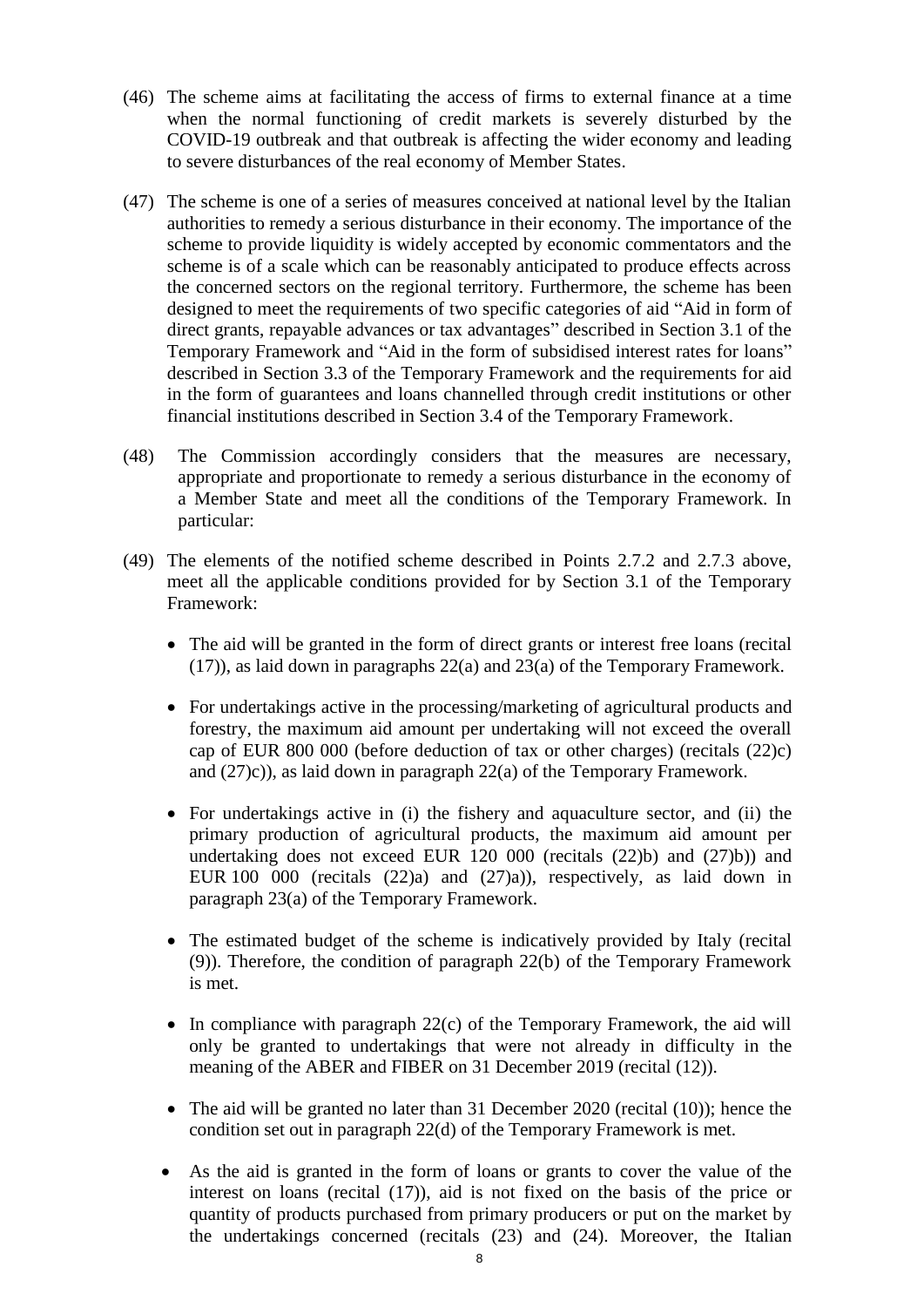authorities have confirmed that the aid granted to undertakings active in the processing and marketing of agricultural products will be conditional on not being partly or entirely passed on to primary producers (recital [\(23\)\)](#page-4-0). Hence, the condition set out in paragraphs 22(e) and 23 (b) of the Temporary Framework is met.

- Aid to undertakings active in the fishery and aquaculture does not concern any of the categories of aid referred to in Article 1, paragraph  $(1)(a)$  to  $(k)$ , of Commission Regulation (EU) No 717/2014 (recital [\(25\)\)](#page-4-5), as laid down in paragraph 23(c) of the Temporary Framework.
- The Italian authorities confirm that, where an undertaking is active in several sectors, to which different maximum amounts apply in accordance with paragraphs 22(a) and 23(a) of the Temporary Framework, they will ensure, by appropriate means, such as separation of accounts, that the relevant ceiling is respected for each of these activities, as laid down in paragraph 23bis of the Temporary Framework and that the highest possible amount is not exceeded in total (recital [\(26\).](#page-4-1)
- (50) The elements of the notified scheme described in Point 2.7.1 above meet all the applicable conditions provided for by Sections 3.3 and 3.4 of the Temporary Framework:
	- The applicable interest rates are equal to the base rate (1 year IBOR or equivalent as published by the Commission) applicable on 1 January 2020 plus an annual flat credit risk margin for the entire duration of the loan, as shown in recital [\(19\)d\).](#page-2-2) The annual flat credit risk margin under the scheme is higher than the minimum credit risk margin provided for in paragraph 25(a) of the Temporary Framework, for longer durations even considerably higher, and, therefore, complies with paragraph 27(b) of the Temporary Framework;
	- The loan contracts are signed by 31 December 2020 at the latest, in compliance with paragraph 27(c) of the Temporary Framework. Regarding the duration of the loan, while paragraph 27(c) of the Temporary Framework only allows for loans with a duration of six years, paragraph 27(b) allows maturities beyond a six year period, provided that the longer duration is off-set by higher credit risk margins. The maximum duration of loans allowed under the scheme is eight years, (recital [\(19\)c\)\)](#page-2-2). The scheme foresees a flat credit risk margin, as indicated in the table in recital [\(19\)d\),](#page-2-2) considerably higher than the credit risk margins allowed under paragraph 27(a). For example, for a 7 years loan to an SME, the credit risk margin will be of 250bps for the whole duration of the loan as opposed to 25bps for the first year, 50 bps for the second and third year and 100bps for the fourth to sixth year as indicated in the table in paragraph 27 (a) of the Temporary Framework. The scheme therefore complies with paragraph 27(c) of the Temporary Framework;
	- For loans with a maturity beyond 31 December 2020, the maximum loan amount per beneficiary is limited in line with paragraph 27(d) of the Temporary Framework (recital [\(19\)b\)\)](#page-2-2). The calculation of the maximum amount of the loan on the basis of the liquidity needs is justified for reasons of administrative simplicity given that many aid applicants do not have wage bills and apply simplified accounting.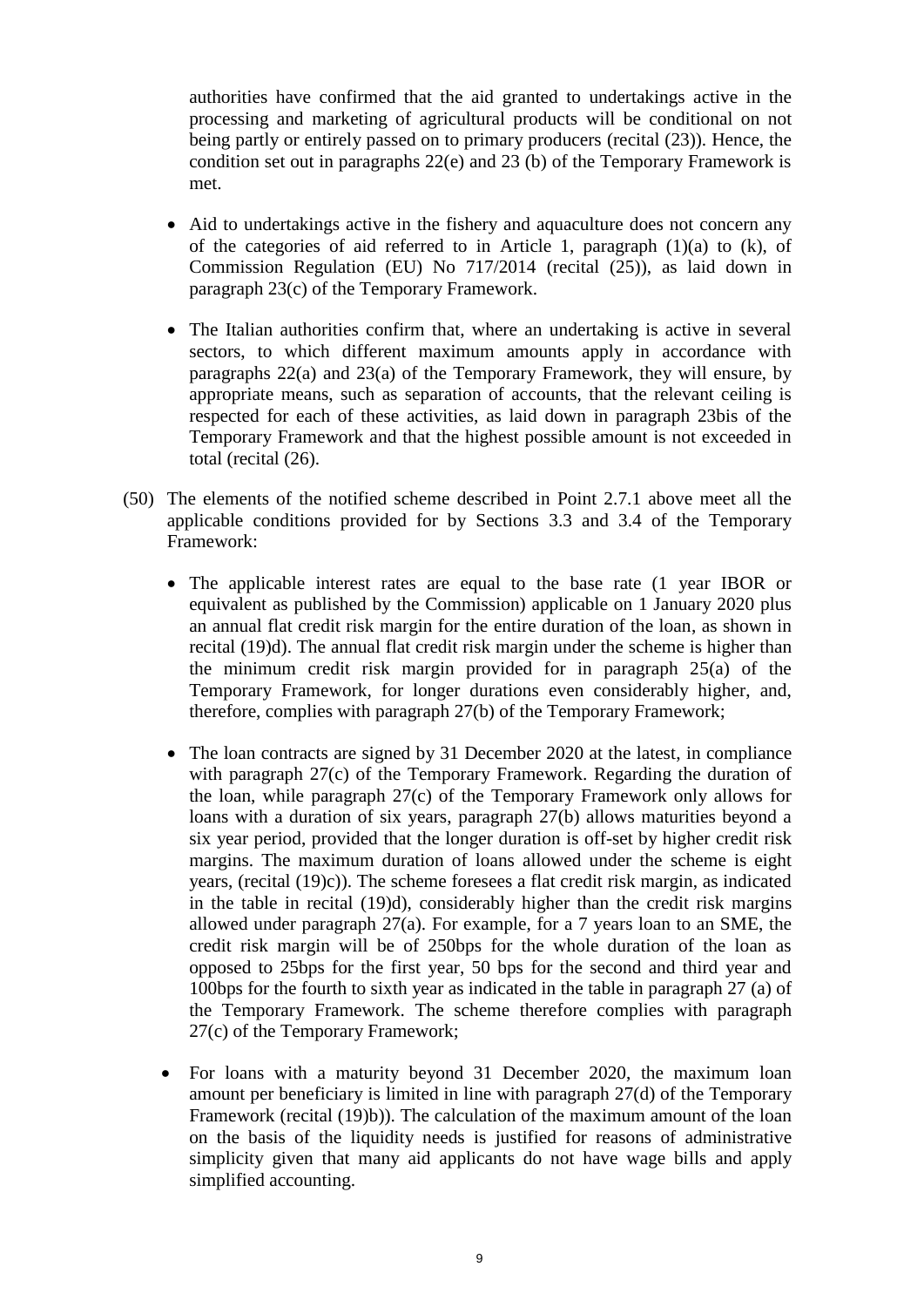- The loans relate to investment and working capital needs (recital [\(19\)a\)\)](#page-2-2). The scheme therefore complies with paragraph 27(f) of the Temporary Framework;
- Firms in difficulty (situation as of 31 December 2019) within the meaning of ABER and FIBER are excluded from benefitting from the scheme (recital [\(12\)\)](#page-1-4). The scheme therefore complies with paragraph  $27(g)$  of the Temporary Framework;
- The scheme introduces safeguards in relation to the possible indirect aid in favour of the credit institutions to limit undue distortions to competition, as described in recital [\(20\).](#page-3-0) More specifically:
	- o with regard to the financial intermediaries that channel the loans, the Commission takes into account the fact that only those accepting the compulsory conditions of the agreement required by the Fund can be authorised to operate the loans;
	- o the credit risk is entirely borne by the credit institutions;
	- $\circ$  the remuneration for the administrative costs, is limited to a fix rate of 0,5% on the on the residual debt.
- (51) The Italian authorities have confirmed that they will respect the monitoring and reporting rules laid down in Section 4 of the Temporary Framework (recital [\(35\)\)](#page-5-0).
- (52) The applicable cumulation rules are respected (recitals [\(30\)](#page-5-1) to [\(34\)\)](#page-5-2).

## **4. COMPLIANCE WITH INTRINSICALLY LINKED PROVISIONS OF DIRECTIVE 2014/59/EU AND REGULATION (EU) 806/2014**

- (53) Without prejudice to the possible application of Directive 2014/59/EU on bank recovery and resolution ("BRRD")<sup>8</sup> and of Regulation (EU) 806/2014 on the Single Resolution Mechanism ("SRMR")<sup>9</sup>, in the event that an institution benefiting from the measures meets the conditions for the application of that Directive or of that Regulation, the Commission notes that the notified schemes do not appear to violate intrinsically linked provisions of the BRRD and of the SRMR.
- (54) In particular, aid granted by Member States to non-financial undertakings as final beneficiaries under Article 107(3)(b) TFEU in line with the Temporary Framework, which is channeled through credit institutions or other financial institutions as financial intermediaries, may also constitute an indirect advantage to those institutions. <sup>10</sup> Nevertheless, any such indirect aid granted under the scheme does not have the objective of preserving or restoring the viability, liquidity or solvency of those institutions. The objective of the scheme is to remedy the liquidity shortage faced by undertakings that are not financial institutions and to ensure that the disruptions caused by the COVID-19 outbreak do not undermine the viability of such undertakings, especially of SMEs. As a result, aid granted under the scheme does not qualify as extraordinary public financial support under Art. 2(1) No 28 BRRD and Art. 3(1) No 29 SRMR.

 $\overline{a}$ <sup>8</sup> OJ L 173, 12.6.2014, p. 190-348.

<sup>9</sup> OJ L 225, 30.7.2014, p. 1-90.

<sup>&</sup>lt;sup>10</sup> Paragraphs 6 and 29 of the Temporary Framework.